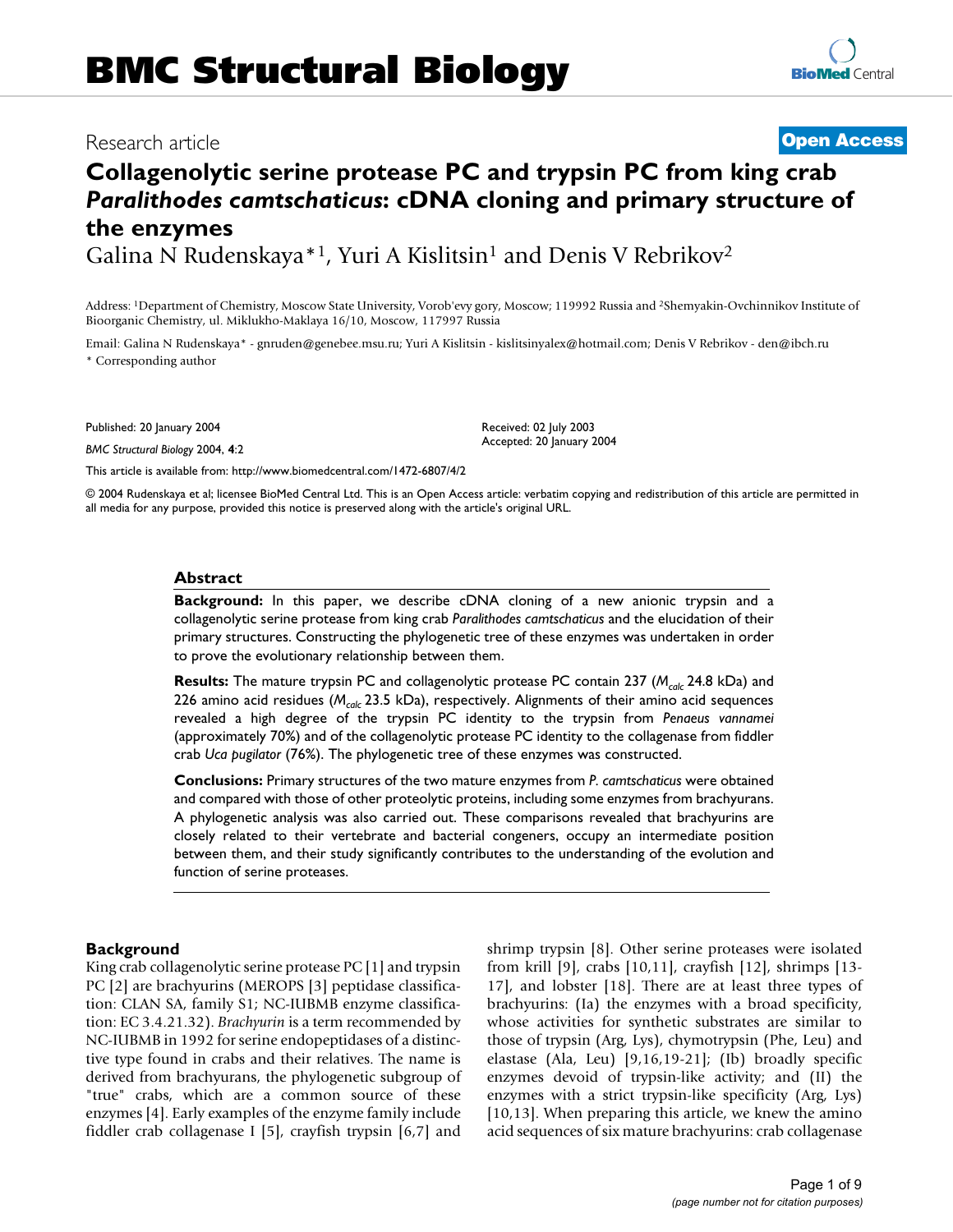I [19,21], two crayfish trypsins [[7](#page-7-1),[12\]](#page-7-2), shrimp chymotrypsins I and II [[22\]](#page-7-6), and a shrimp trypsin [[17\]](#page-7-4). The sequences encoding all the enzymes, except for crayfish trypsin, have been cloned.

In recent years, our laboratory has been engaged in the investigation of proteases from the Kamchatka king crab (*P. camtschaticus*) [1,2,23-25]. A number of proteases were isolated from the crab hepatopancreas. They are capable of collagen and fibrin lysis and are shown to exhibit a wound-healing activity in treatment of burns, trophic ulcers, and postoperative scars [\[24](#page-8-0)]. A homogeneous collagenolytic protease PC [1] and trypsin PC [2] were isolated from the king crab hepatopancreas using ionexchange and affinity chromatographies.

In this article, we describe the construction of cDNA library from the total RNA of king crab *P. camtschaticus* and the isolation and sequencing of genes encoding trypsin PC and collagenolytic serine protease PC. We also compare here the primary structures of the enzymes with those of other serine proteases from invertebrate and vertebrate species. The evolution of crab trypsin and collagenase are examined by constructing a phylogenetic tree.

### **Results and discussion**

#### *Structural features of king crab brachyurins*

The coding sequences of collagenolytic protease PC and trypsin PC were cloned and their amino acid sequences were established. An analysis of their nucleotide sequences suggests that the gene products are initially synthesized as precursor proteins, which are subsequently processed to the mature enzymes. The deduced protein sequence of collagenolytic protease PC consists of 270 residues and includes initiation Met, a 15-aa signal peptide, a 29-aa precursor peptide, and the active enzyme. The deduced protein sequence of trypsin PC comprises 266 aa and includes Met, derived from the initiation methionine codon, a 15-aa signal peptide, a 14-aa precursor peptide, and the mature enzyme. A comparison of the brachyurin propeptides additionally characterizes the enzyme group, because the propeptides have variable lengths and negligible identity. Crab collagenolytic protease PC, collagenase I, shrimp chymotrypsins I and II, and shrimp trypsin are derived from propeptides that are longer (29– 44 residues) than those of the vertebrate proteases (8–15 residues). The function of these large activation domains is unclear, since they are unnecessary for the heterologous expression of proteases from vertebrates. The activation site of procollagenase PC (Val-Lys-Ser-Gln-Arg-Ile-Val-Gly-Gly) is closer to those of chymotrypsinogen (Ser-Gly-Leu-Ser-Arg-Ile-Val-Val-Gly) and proelastase (Glu-Thr-Asn-Ala-Arg-Val-Val-Gly-Gly), which are activated by trypsin, than to that of trypsinogen (Asp-Asp-Asp-Asp-Lys-Ile-Val-Gly-Gly), which is activated by enteropeptidase [26]. Interestingly, the identical activation sites of trypsin PC and shrimp trypsin (Arg-Gly-Leu-Asn-Lys-Ile-Val-Gly-Gly) are also devoid of an enteropeptidase site. This suggests that the activation cascades of the vertebrate digestive proteases have significantly diverged from those of crustaceans. Brachyurins may be self-activated, or other trypsin-like proteases in the hepatopancreas may fulfill this function.

The mature collagenolytic protease PC contains 226 aa residues (which corresponds to its molecular mass of 23555 Da) and includes the active site residues His41 (57), Asp87 (102) and Ser179 (195), which are involved in the catalytic mechanisms of all serine proteases. The residue numbers in parentheses refer to topological equivalences in the classical nomenclature of chymotrypsinlike serine proteases. The sequences near these residues are highly conserved. Six half-cystinyl residues were found in king crab collagenolytic protease PC, which is comparable to six half-cystinyl residues in *Uca pugilator* brachyurin and ten half-cystinyl residues in chymotrypsinogen [27]. These residues probably form disulfide bonds Cys42–Cys58, Cys168–Cys182, and Cys191–Cys220, identical to three of four disulfide bonds in chymotrypsin (Cys42–Cys58, Cys168–Cys182, and Cys191–Cys220). In chymotrypsin, Ser189 forms the bottom of the substrate-binding pocket. The king crab collagenase has Gly in this position. At the upper part of the binding pocket, where chymotrypsin contains a Gly residue (Gly226), crab collagenase contains an Asp residue. An alignment of the amino acid sequences of the brachyurin collagenase from *U. pugilator* [28] and the collagenolytic protease PC reveals an unusual distribution of negative charges in their specific primary structures: they have a lower number of basic (six His and five Arg) than acidic residues (24) (Fig. [1](#page-2-0)). A low isoelectric point of collagenolytic protease PC (3.0) reflects this characteristic of the enzyme. Brachyurin from *U. pugilator* [21] also contains four His, four Arg, and only one Lys in contrast to 25 acidic residues, whereas chymotrypsin A has 16 acidic residues and 19 basic residues and its  $pI = 7.0$ .

The mature trypsin PC contains 237 aa residues, which corresponds to its molecular mass of 24804 Da. The *N*-terminal amino sequence of the active enzyme, Ile-Val-Gly-Gly, is highly conserved in all trypsins. Multiple sequence alignments of trypsins are shown in Fig 2. They demonstrate that the residues forming the charge relay system in the active site of king crab trypsin [His41 (57), Asp87 (102) and Ser179 (195)] and the highly conserved sequences near these residues are the same in the corresponding regions of other serine proteases. Residue numbers in parentheses refer to topological equivalences in the classical nomenclature of chymotrypsin-like serine proteases. The primary (S1) binding pocket of all trypsins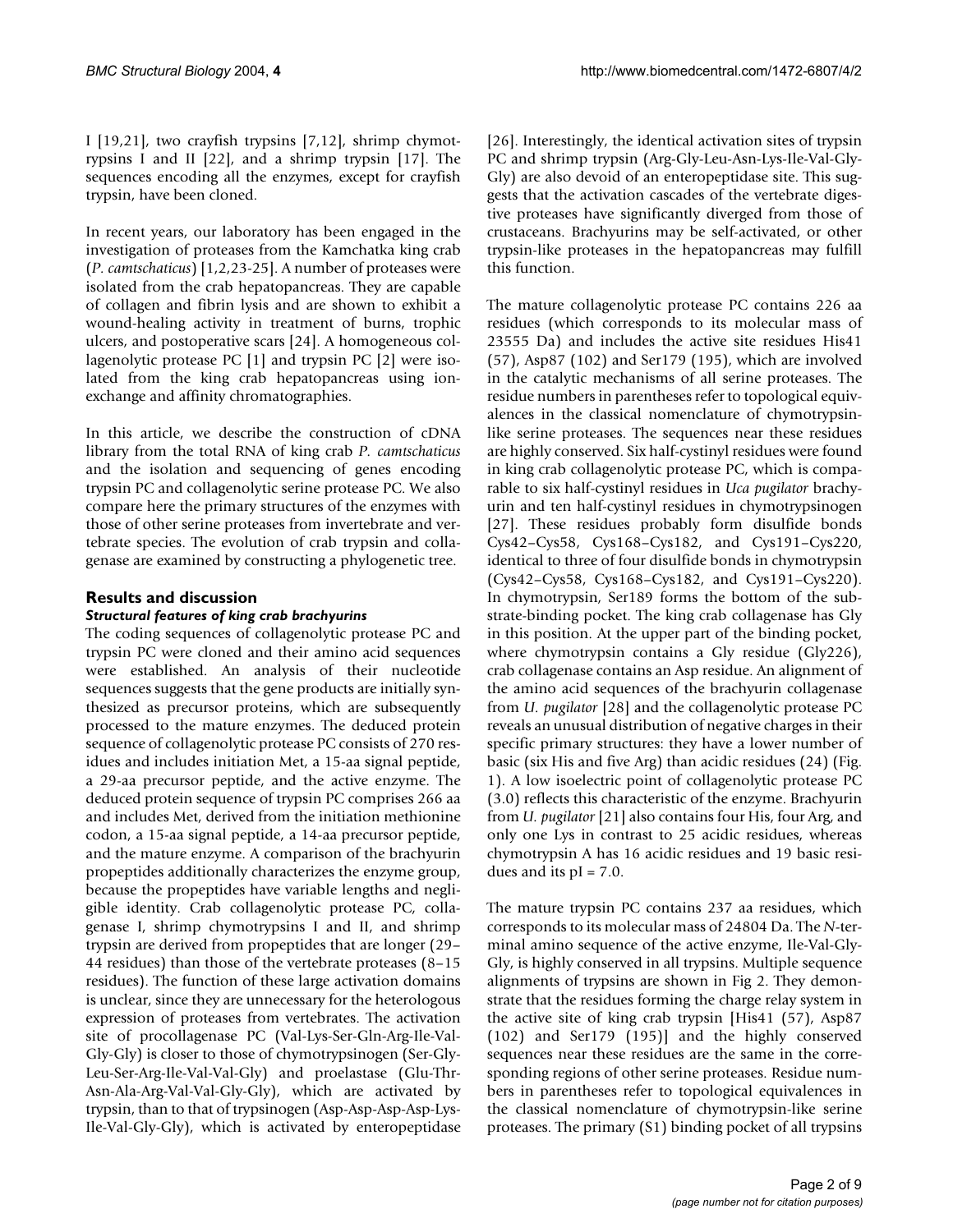<span id="page-2-0"></span>

|             | 16             | 30  |     | 40      | 50  | 60                                                                                               | 70  |     |
|-------------|----------------|-----|-----|---------|-----|--------------------------------------------------------------------------------------------------|-----|-----|
|             |                |     |     |         |     |                                                                                                  |     |     |
| <b>CPC</b>  |                |     |     |         |     | <b>N</b> VG <b>G</b> QEATPHTWVHQVALFIDD----MYFCGGSLISSEYVL <mark>IV:</mark> A:IGMDGAGFVEVVMGA 55 |     |     |
| <b>CUP</b>  |                |     |     |         |     | IVGGVEAVPNSWPHOAALFIDD----MYFCGGSLISPEWILPRAHOMOGAGFVDVVLGA 55                                   |     |     |
| ChPV        |                |     |     |         |     | NCGVEATPHSWPHQAALFIDD----MYFCGGSLISSEWVLOREMDGAGFVEVVLGA 55                                      |     |     |
| <b>CHL</b>  |                |     |     |         |     | IINGYEAYTGLFPYQAGLDITLQDQRRVWCGGSLIDNKWILTRAFGVHDAVSVVVYLGS 59                                   |     |     |
| <b>ChBT</b> |                |     |     |         |     | NVNGEEAVPGSWPWQVSLQDKTG---FHFCGGSLINENWVVHAHGG-VTTSDVVVAGE 55                                    |     |     |
| ChSG        |                |     |     |         |     | DAGGEAITTGGSRCSLGFNVSVN-----------GVAHALDAGHGTMISASWSIGT-- 46                                    |     |     |
|             |                |     |     |         |     |                                                                                                  |     |     |
|             |                | 80  | 90  | 100     | 110 | 120                                                                                              |     |     |
|             |                |     |     | $\star$ |     |                                                                                                  |     |     |
| <b>CPC</b>  |                |     |     |         |     | HNIREDEASQVSMTSTNFAIHENYNAFTITNDVAYIRLPSPVTFDANIGAVALPT----S 111                                 |     |     |
| <b>CUP</b>  |                |     |     |         |     | HNIREDEATQVTIQSTDFTVHENYNSFVISNDIAVIRLPSPVTLTAAIATVGLPS----T 111                                 |     |     |
| ChPV        |                |     |     |         |     | HNIRQNEASQVSITSTDFFTHENWNSWLLTNDIALIKLPSPVSLNSNIKTVKLPS----S 111                                 |     |     |
| <b>CHL</b>  |                |     |     |         |     | AVQYEG---EAVVNSERIISHSMFNPDTYLNDVALIKIP-HVEYTDNIQPIRLPSGEELN 115                                 |     |     |
| <b>ChBT</b> |                |     |     |         |     | FDQGSSSEKIQKLKIAKVFKNSKYNSLTINNDITLLKLSTAASFSQTVSAVCLPSAS--D 113                                 |     |     |
| ChSG        |                |     |     |         |     | ---------RTGTSFPNNDYGIIRHSNPAAADGRVY-LYNG-SYQDITTAG--------- 86                                  |     |     |
|             |                |     |     |         |     |                                                                                                  |     |     |
|             | 130            | 140 | 150 | 160     |     | 170                                                                                              | 180 |     |
|             |                |     |     |         |     |                                                                                                  |     |     |
| <b>CPC</b>  |                |     |     |         |     | DPAVGTTVTPSC--WCMDSDSAFGISDILRQVDVPIMSVVDCDAVY--GIVSNNQICIDS 167                                 |     |     |
| <b>CUP</b>  |                |     |     |         |     | DVGVGTVVTPTC--WCLPSDSALGISDVLRQVDVPIMSNADCDAVY--GIVTDGNIGIDS 167                                 |     |     |
| ChPV        |                |     |     |         |     | DVAVGTTVTPTC--WCRPLDSAGGISDVLRQVDVPIMTNDDCDAVY--GIVGNGVVCIDS 167                                 |     |     |
| <b>CHL</b>  |                |     |     |         |     | NKFENIWATVSC--WCQSNTDTV----ILQYTYNLVIDNDRCAQEYPPGIIVESTIGGDT 169                                 |     |     |
| <b>ChBT</b> |                |     |     |         |     | DFAAGTTCVTTG--WGLTRYTNANTPDRLQQASLPLLSNTNCKKYWG-TKIKDAMIGAG-                                     |     | 169 |
| ChSG        |                |     |     |         |     | NAFVGQAVQRSGSTTGLRSGSVTGLNATVNYGSSGIVYG-----------MIQTNVGAE-                                     |     | 134 |
|             |                |     |     |         |     |                                                                                                  |     |     |
|             | 190            | 200 | 210 |         | 220 | 230                                                                                              | 240 |     |
|             |                |     |     |         |     |                                                                                                  |     |     |
| <b>CPC</b>  |                |     |     |         |     | TGGRGTCNGDSGGPLNYG----GTTVGITSFGASAGGEAGYPDAFTRVSAYLDWIQANTG 223                                 |     |     |
| <b>CUP</b>  |                |     |     |         |     | TGGKGTCNGDSGGPLNYN----GLTYGITSFGAAAGGEAGYPDAFTRUTYFLDWIQTQTG 223                                 |     |     |
| ChPV        |                |     |     |         |     | EGGKGTCNGDSGGPLNLN----GMTYGITSFGSSAGGEVGYPDAFTRUYYYLDWIEQKTG 223                                 |     |     |
| <b>CHL</b>  |                |     |     |         |     | CDGKSPCFGDSGGPFVLSDK--NLLIGVVSFVSGAGGESGKPVGFSRVTSYMDWIQQNTG 227                                 |     |     |
| <b>ChBT</b> |                |     |     |         |     | ASGVSSCMGDSGGPLVCKKNGAWTLVGIVSWGSST-GSTSTPGVYARVTALVNWVQQTLA 228                                 |     |     |
| ChSG        |                |     |     |         |     | -------PGDSGGSLFAG----STAL <mark>G</mark> LTSGGSGN- <mark>G</mark> RTGGTTFYQPVTEALSAYGATVL 182   |     |     |
|             |                |     |     |         |     |                                                                                                  |     |     |
|             |                |     |     |         |     |                                                                                                  |     |     |
|             |                |     |     |         |     |                                                                                                  |     |     |
| <b>CPC</b>  | <b>VTP 226</b> |     |     |         |     |                                                                                                  |     |     |
| <b>CUP</b>  | ITP 226        |     |     |         |     |                                                                                                  |     |     |
| $Ch D VI$   | $TTTD$ $226$   |     |     |         |     |                                                                                                  |     |     |

| ChPV        | VTP 226 |         |
|-------------|---------|---------|
| CHL.        |         | IIF 230 |
| <b>ChBT</b> | AN- 230 |         |
| ChSG        |         | --- 182 |

#### **Figure 1**

**Alignment of amino acid sequences of collagenases and chymotrypsins.** The completely conserved sites (13) are marked by black boxes. The catalytic triad (His, Asp, Ser) is denoted by stars above the sequences. Amino acid sequences are shown for: CPC, collagenase from *P. camtschaticus* (Q8WR11); CUP, collagenase from *Uca pugilator* (Q27824); ChPV, chymotrypsin II from *Pen. vannamei* (P36178); CHL, collagenase from *Hypoderma lineatum* (P08897); ChBT, chymotrypsin A from *B. taurus* (P00788); and ChSG, chymotrypsin-like protease from *Streptomyces griseus* (P00776). Swiss-Prot database accession numbers are given in parentheses. The numbers above the sequences follow the established chymotrypsinogen numbering system.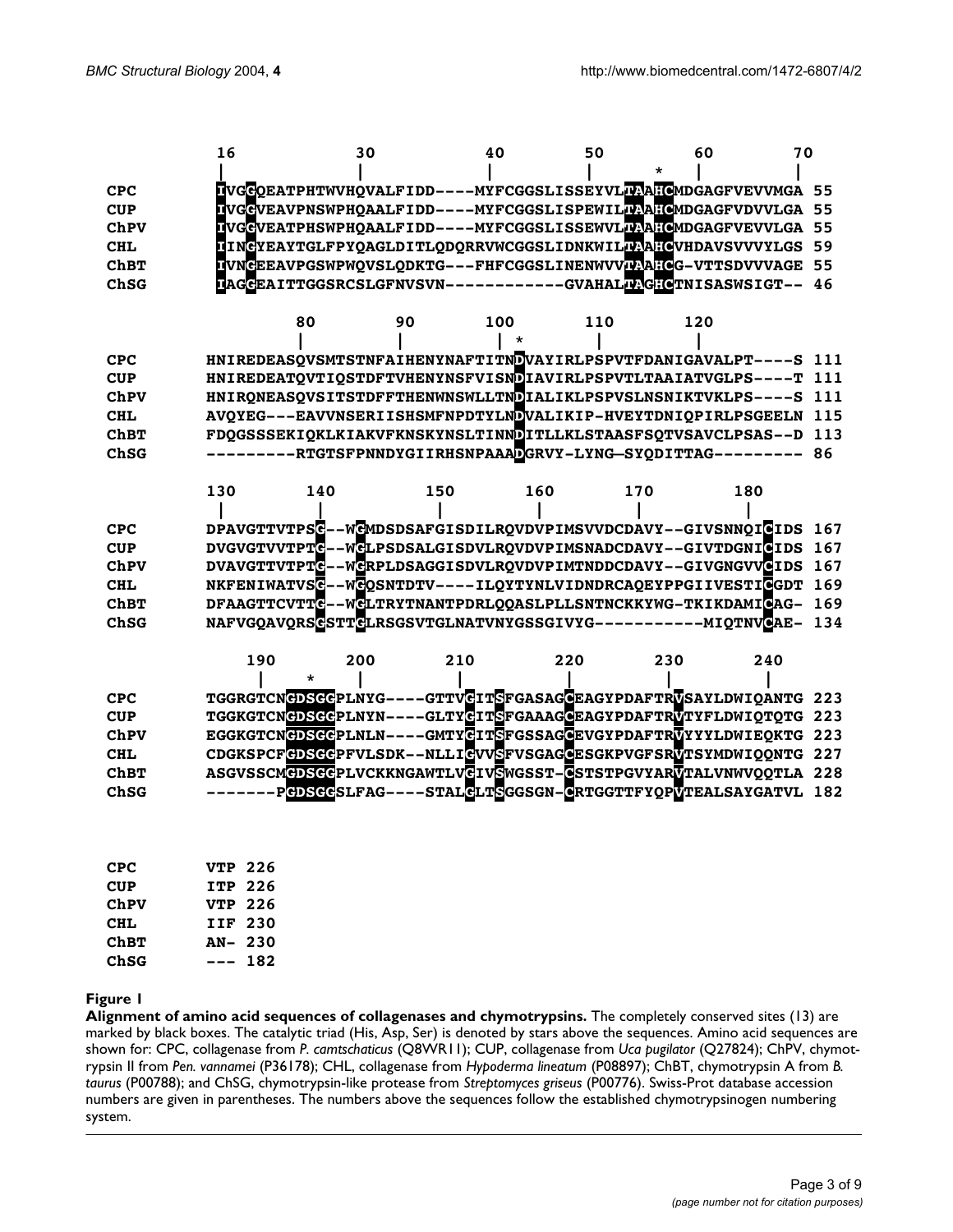|            | 16  | 30  |                                                    | 40  | 50  | 60                                                                                       |     |
|------------|-----|-----|----------------------------------------------------|-----|-----|------------------------------------------------------------------------------------------|-----|
|            |     |     |                                                    |     |     |                                                                                          |     |
| <b>TPC</b> |     |     |                                                    |     |     | IVGGTEVTPGEIPYQLSFQDTSFGGEFHFCGASIYKDTWAICTGHCVQGEDFDSP 55                               |     |
| TPV        |     |     |                                                    |     |     | IVGGTDATPGELPYQLSFQDISFGFAWHFGGASIYNENWAICAGHGVQGEDMNNP 55                               |     |
| TAF        |     |     |                                                    |     |     | IVGGTDAVLGEFPYQLSFQETFLGFSFHF <mark>GG</mark> ASIYNENYAIT <mark>AGHG</mark> VYGDDYENP 55 |     |
| TSA        |     |     |                                                    |     |     | IVGGYECPKHAAPWTVSLN-----VGYHFGGGSLIAPGWVVS <mark>AHGY------QR 44</mark>                  |     |
| TBT        |     |     |                                                    |     |     | IVGGYTCAENSVEYQVSLN-----AGYHFCGGSLINDQWVVSTAHCY------QY 44                               |     |
| TAA        |     |     |                                                    |     |     | IVGGFEVPVEEVEFQVSLSGV---GSSHFCGGSLLSERWVMTEGHGA------AS 46                               |     |
| TDM        |     |     |                                                    |     |     | IVGGSATTISSFEWQISLQRS---GS-HSCGGSIYSANIIVTAAHGL------QS 45                               |     |
| TSG        |     |     |                                                    |     |     | VVGGTRAAQGEFEFMVRLSMG---------GGGALYAQDIVLTAAHGVSG----SG 43                              |     |
|            |     |     |                                                    |     |     |                                                                                          |     |
|            |     | 70  | 80                                                 | 90  | 100 | 110                                                                                      |     |
|            |     |     |                                                    |     |     |                                                                                          |     |
| TPC        |     |     |                                                    |     |     | ASLQIVAGDHTLYSAEGNEQKIAVSKIIQHEDYNGFSISNDISLLQFASPLTFNS                                  | 110 |
| TPV        |     |     |                                                    |     |     | DYLQVVAGELNQDVDEGTEQTVILSKIIQHEDYNGFTISNDISLLKLSQPLSFND                                  | 110 |
| TAF        |     |     |                                                    |     |     | SGLQIVAGELDMSVNEGSEQTITVSKIILHENFDYDLLDNDISLLKLSGSLTFNN 110                              |     |
| TSA        |     |     |                                                    |     |     | RIOVRLG-EHDISANEGDETYIDSSMVIRHPNYSGYDLDNDIMLIKLSKPAALNR 98                               |     |
| TBT        |     |     |                                                    |     |     | HIOVRLG-EYNIDVLEGGEOFIDASKIIRHPKYSSWTLDNDILLIKLSTPAVINA 98                               |     |
| TAA        |     |     |                                                    |     |     | G-QTNLQVRIGSSQHASGGQLIKVKKVNRHPKYDEVTTDYDFALLELEETVTFSD                                  | 100 |
| TDM        |     |     |                                                    |     |     | VSASVLQVRAGSTYWSSGGVVAKVSSFKNHEGYNANTMVNDIAVIRLSSSLSFSS                                  | 100 |
| TSG        |     |     |                                                    |     |     | NNTSITATGGVVDLQSSSAVKVRSTKVLQAPGYNG--TGKDWALIKLAQPINQPT 96                               |     |
|            |     |     |                                                    |     |     |                                                                                          |     |
|            | 120 | 130 | 140                                                | 150 |     | 160<br>170                                                                               |     |
|            |     |     |                                                    |     |     |                                                                                          |     |
| TPC        |     |     |                                                    |     |     | FVGPIALPAQGQ--VASGDCTCTGMGTTTEGGYSS-DALLKVTMPIVSDADGRAS 162                              |     |
| TPV        |     |     |                                                    |     |     | NVRAIDIPAQGH--AASGDCIVSGMGTTSEGGSTP-SVLQKVTVPIVSDDEGRDA 162                              |     |
| TAF        |     |     |                                                    |     |     | NVAPIALPAQGH--TATGNVIVTGMGTTSEGGNTP-DVLQKVTVPLVSDAEGRDD 162                              |     |
| TSA        |     |     |                                                    |     |     | NVDLISLPTGCA--YAGEMCLISGMGNTMDGAVSG-DOLOCLDAPVLSDAEGKGA 150                              |     |
| TBT        |     |     |                                                    |     |     | RVSTLLLPSACA--SAGTECLISCNCNTLSSGVNYPDLDQCLVAPLLSHADGEAS 151                              |     |
| TAA        |     |     |                                                    |     |     | SCAPVKLPQKDTPVNEGTCLQVSGNGN-TQNPSESSEVLRAAYVPAVSQKEGHKA 154                              |     |
| TDM        |     |     |                                                    |     |     | SIKAISLATYNPAN--GASAAVSGNGTOSSGSSSIPSOLOTVNVNIVSOSOGASS 153                              |     |
| TSG        |     |     |                                                    |     |     | LKIATTTAYNQG------TFTVAGNGANREGGSQQ-RYLLKANVPFVSDAAGRSA 144                              |     |
|            |     |     |                                                    |     |     |                                                                                          |     |
|            |     | 180 | 190                                                | 200 |     | 210                                                                                      |     |
|            |     |     |                                                    |     |     |                                                                                          |     |
| TPC        |     |     |                                                    |     |     | YG--ESDIDDSMIGAGVPQ-GGKDACQGDSGGPLACSDTG-SPYLAGIVSWGYGC                                  | 213 |
| TPV        |     |     |                                                    |     |     | YG--QSDIEDSMIGAGVPE-GGKDSGQGDSGGPLACSDTA-STYLAGIVSMGYGC                                  | 213 |
| TAF        |     |     |                                                    |     |     | YG--ADEIFDSMICAGVPE-GCKDSCQGDSGGPLAASDTG-STYLACIVSWGYGC                                  | 213 |
| TSA        |     |     |                                                    |     |     | ---YPGMITNNMMGVGYME-GGKDSGQGDSGGPVVCNG-----MLQGIVSWGYGC                                  | 196 |
| TBT        |     |     |                                                    |     |     | ---YPGQITNNMIGAGFLE-GGKDSGQGDSGGPVACNG-----QLQGIVSWGYGC                                  | 197 |
| TAA        |     |     |                                                    |     |     | YLSFG-GVTDRMVCAGFKE-G <mark>GKDSCQGDSGGP</mark> LVHDN-----TLV <mark>GVVSMGYGC</mark>     | 202 |
| TDM        |     |     |                                                    |     |     | TYGYGSQIRNTMICAAAS---CKDACQGDSGGPLVSGG-----VLVCVVSWGYGC                                  | 200 |
| TSG        |     |     |                                                    |     |     | YG--NELVANEEIGAGYPDTGGVDTCQGDSGGPMFRKDNADEWIQVGIVSWGYGC                                  | 197 |
|            |     |     |                                                    |     |     |                                                                                          |     |
|            | 220 | 230 | 240                                                |     |     |                                                                                          |     |
|            |     |     |                                                    |     |     |                                                                                          |     |
| <b>TPC</b> |     |     | <b>RRPNYPGVYCEVAYYVDWVLANSS--- 237</b>             |     |     |                                                                                          |     |
| TPV        |     |     | <b>RRPGYPGVYAEVSYHVDWIKANAV--- 237</b>             |     |     |                                                                                          |     |
| TAF        |     |     | <b>RPGY<mark>RGVY</mark>TEVSYHVDWIKANAV--- 237</b> |     |     |                                                                                          |     |
| TSA        |     |     | <b>EERDHEGVYTRVCHYVSWIHETIASV-222</b>              |     |     |                                                                                          |     |
| TBT        |     |     | <b>POKGKPGVYTKVCNYVDWIQETIAANS 224</b>             |     |     |                                                                                          |     |
| TAA        |     |     | <b>AQAGYPGVYARVASVRDWVKEVSGL-- 227</b>             |     |     |                                                                                          |     |
| TDM        |     |     | <b>NYSNYPGVYADVAVLRSWVVSTANSI-226</b>              |     |     |                                                                                          |     |
| TSG        |     |     | <b>ARPGYPGVYTEVSTFASAIASAARTL- 223</b>             |     |     |                                                                                          |     |
|            |     |     |                                                    |     |     |                                                                                          |     |

#### **Figure 2**

**Alignment of amino acid sequences of trypsins.** The completely conserved sites (19) are marked by black boxes. The catalytic triad (His, Asp, Ser) is denoted by stars above the sequences. Amino acid sequences are shown for: TPC, trypsin from *P. camtschatica* (Q8WR10); TPV, trypsin from *Pen. vannamei* (Q27761); TAF, trypsin from *Astacus fluviatilis* (P00765); TSA, trypsin from *Squalus acanthias* (P00764); TBT, trypsin from *Bos taurus* (Q29463); TAA, trypsin from *Aedes aegypti* (P29787); TDM, trypsin from *Drosophila melanogaster* (P04814); and TSG, trypsin from *S. griseus* (P00775). Swiss-Prot database accession numbers are given in parentheses. The numbers above the sequences follow the established chymotrypsinogen numbering system.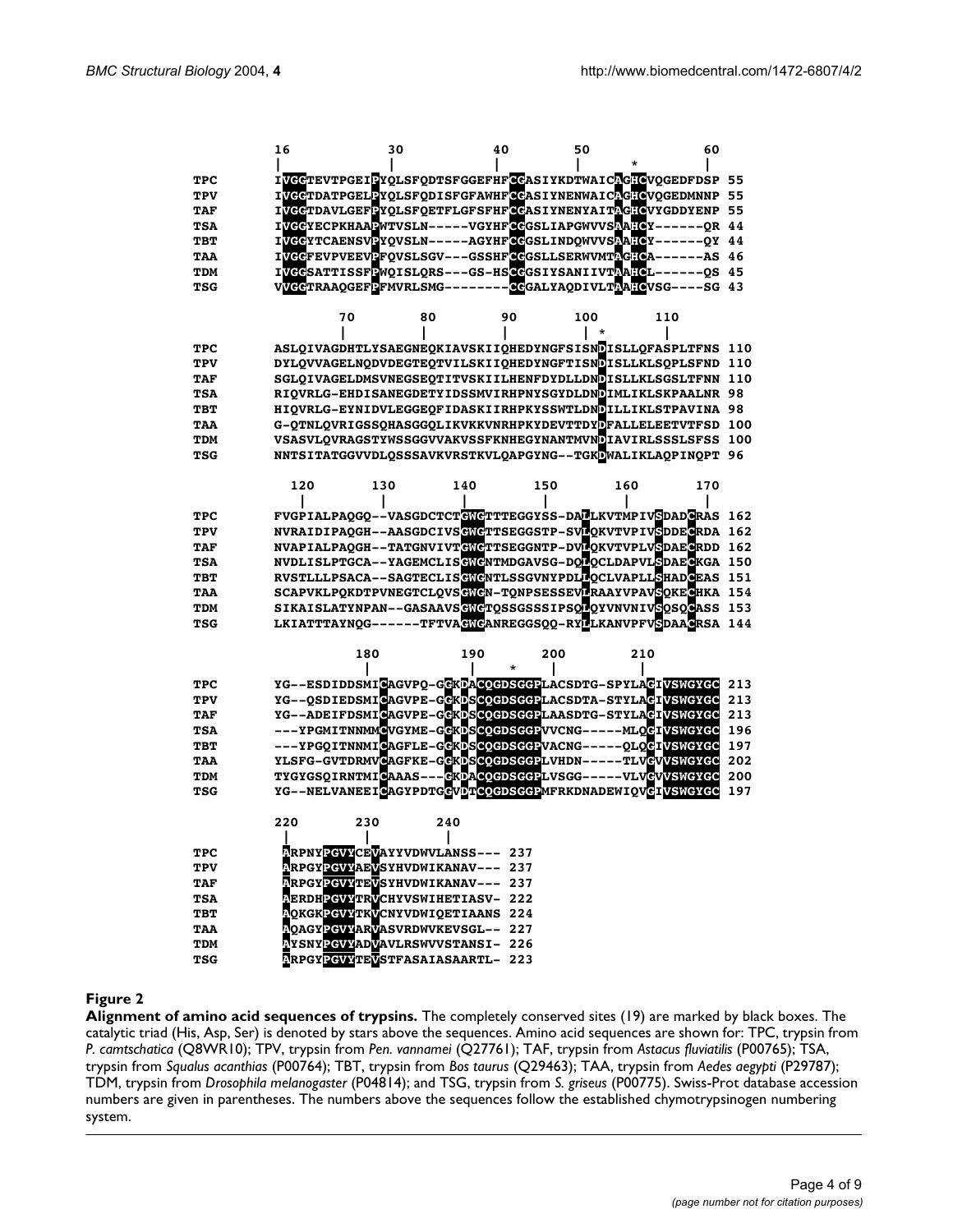

#### The unrooted phylogenetic tree of trypsins inferred **Figure 3** from the amino acid sequence alignment (not shown)

**The unrooted phylogenetic tree of trypsins inferred from the amino acid sequence alignment (not shown).**  Abbreviations: ChCF, chymotrypsin from dog *Canis familiaris* (P04813); ChRN, chymotrypsin from rat *Rattus norvegicus*  (P07338); ChBT, chymotrypsin from cow *B. taurus* (P00766); ChPO, chymotrypsin from fish *Paralichthys olivaceus* (Q9W7Q3); TBT, trypsin from cow *B. taurus* (Q29463); TXL, trypsin from frog *Xenopus laevis* (P19799); TSS, trypsin from fish *Salmo salar*  (P35031); TPV, trypsin from shrimp *Pen. vannamei* (Q27761); TPC, trypsin from crab *P. camtschaticus* (Q8WR10); TAF, trypsin from crayfish *Astacus fluviatilis* (P00765); PSS, plasminogen activator from scolopendra *Scolopendra subspinipes* (O96899); CUP, collagenase from crab *U. pugilator* (P00771); ChPV, chymotrypsin from shrimp *Pen. vannamei* (P36178); CPC, collagenase from crab *P. camtschaticus* (Q8WR11); ChPC, chymotrypsin from insect *Phaedon cochleariae* (O97398); CHL, collagenase from insect *Hypoderma lineatum* (P08897); ChHR, chymotrypsin from mollusk *Haliotis rufescens* (P35003); TCF, trypsin from insect *Choristoneura fumiferana* (P35042); TAA, trypsin from insect *A. aegypti* (P29786); TDM, trypsin from insect *Drosophila melanogaster*  (P04814); TFO, trypsin from fungus *Fusarium oxysporum* (P35049); TMA, trypsin from fungus *Metarhizium anisopliae* (Q9Y7A9); TSG, trypsin from bacterium *S. griseus* (P00775); TBS, trypsin from ascidium *Botryllus schlosseri* (O01309); and TLH, trypsin from bug *Lygus hesperus* (Q95P15). Primary accession numbers (Swiss-Prot database) of the protein sequences are given in parentheses. The tree was constructed as described in the Methods section.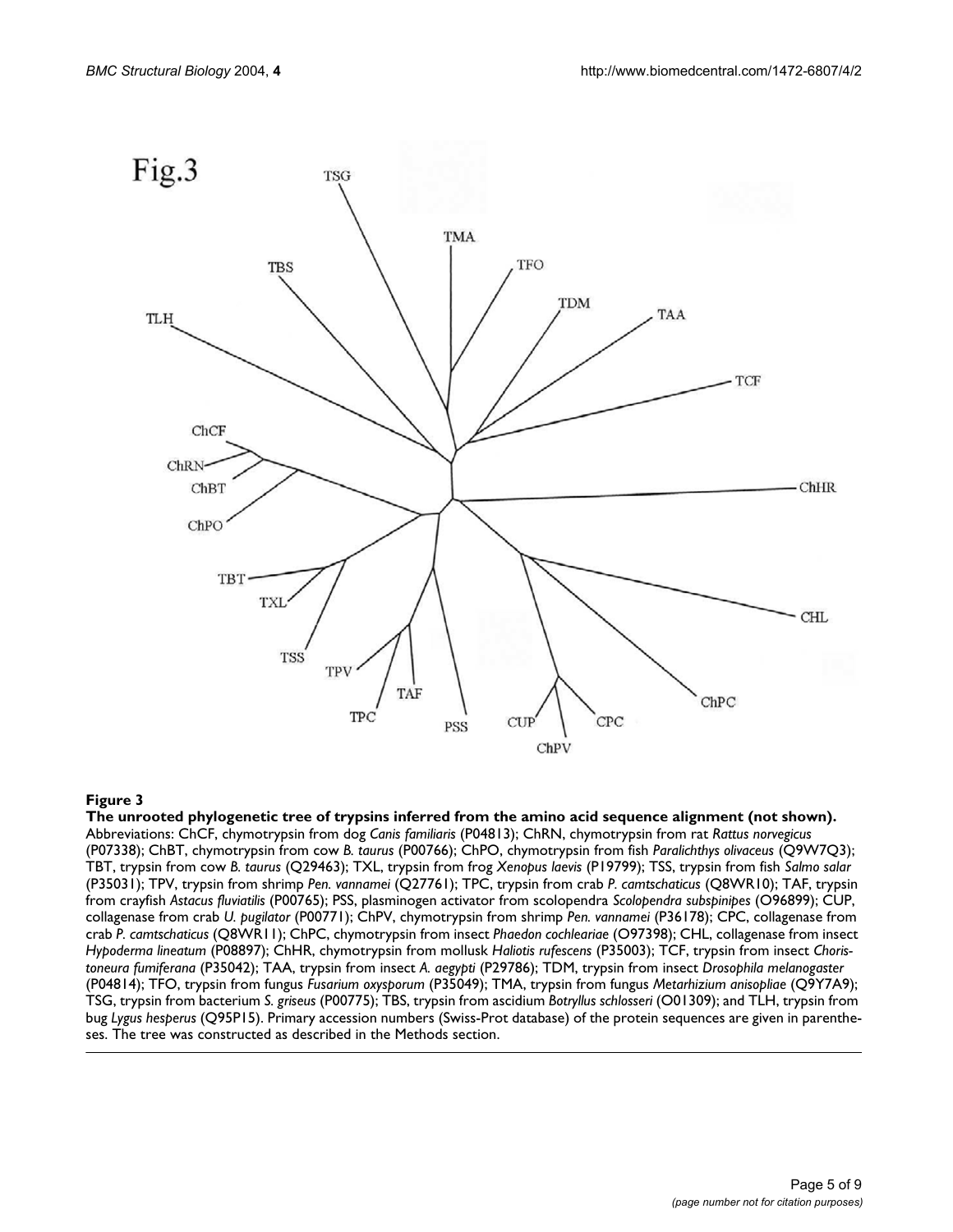is strictly conserved; it includes Asp102 responsible for the interaction with the side chain of Arg or Lys (P1) residue of substrate. The amino acid residues that determine the trypsin specificity (Gly216 and Gly226) are conserved in trypsin PC as well. The active form of king crab trypsin comprises 11 Cys residues. Six Cys residues have been found in crayfish trypsin, whereas twelve Cys residues are characteristic of trypsins from vertebrate species [29]. The bridges Cys42–Cys58, Cys168–182, Cys191–Cys219, and Cys136–Cys201 are most likely present in trypsin PC. The Cys136–Cys201 disulfide bridge is a distinguishing feature of vertebrate serine proteases and is also present in shrimp trypsin [[17\]](#page-7-4) and in abalone, a chymotrypsin from a mollusk [30]. However, it is absent from the *Pacifastacus leniusculus* [\[7](#page-7-1)] and *Astacus fluviatilis* trypsins [\[12](#page-7-2)]. There are two additional disulfide bridges Cys22–Cys157 and Cys127–Cys232 in vertebrates [[12](#page-7-2)]. The Glu70 residue, known as the calcium-binding site in bovine trypsin [31], is replaced by Asp in the crab trypsin, whereas Glu80, which also presents in calcium-binding sites of mammalian trypsins, is conserved in the crab trypsin. The calciumbinding site Glu230 of bacterial trypsin is also localized in the crab, crayfish, and shrimp trypsins but not in trypsins of vertebrates and insects [[32\]](#page-8-1). The crab trypsin contains Thr in position 145, unlike bovine trypsin that contains Lys (a point of autocatalytic cleavage) in this position. Trypsin PC is resistant to autocatalytic cleavage [2], and it is interesting to emphasize that the crayfish trypsin contains Ser in this position [\[12](#page-7-2)]. A low isoelectric point of trypsin PC (3.0) reflects a low number of basic residues (four His, four Arg, and one Lys) and a large number of acidic residues (26) in its primary structure. Note that bovine trypsin contains three His, two Arg, and 14 Lys basic residues together with 10 acidic residues.

A BLAST analysis reveals a high degree of structural identity of king crab collagenolytic protease to other brachyurins I (Fig. [1\)](#page-2-0). The sequence identity (Table [1](#page-5-0)) reflects a short evolutionary distance between these enzymes. An alignment of the entire amino acid sequences of collagenase PC and trypsin PC revealed that they are more related to other crustacean enzymes than to those from vertebrates and microorganisms. For example, the sequence identity between the king crab collagenolytic serine protease and the collagenase from *U. pugilator* is 76%. Approximately the same correlation is characteristic of collagenase PC and the *P. vannamei* chymotrypsin (75%). A lesser sequence identity is found between collagenase PC and other chymotrypsins from vertebrates, insects, and microorganisms (18–29%). The sequences of trypsin PC and other trypsins of vertebrates and invertebrates are more or less correlated (Table [2\)](#page-5-1). However, the sequence identity between the king crab collagenolytic protease PC and trypsin PC is no greater than that with other members of the S1 family (32%).

<span id="page-5-0"></span>**Table 1: A comparison of mature collagenases and chymotrypsins. Figures indicate the identity percentage in alignment of the sequences presented in Fig. [1](#page-2-0). The percentages are calculated using the TreeTop [http://www.genebee.msu.su/services/](http://www.genebee.msu.su/services/phtree_reduced.html) [phtree\\_reduced.html](http://www.genebee.msu.su/services/phtree_reduced.html) program**

|            | <b>CPC</b> | <b>CUP</b> | ChPV | <b>CHL</b> | ChBT | ChSG |  |
|------------|------------|------------|------|------------|------|------|--|
| <b>CPC</b> | 100        | 76         | 75   | 29         | 26   | 18   |  |
| <b>CUP</b> |            | 100        | 77   | 30         | 25   | 17   |  |
| ChPV       |            |            | 100  | 30         | 27   | 15   |  |
| <b>CHL</b> |            |            |      | 100        | 24   | Н    |  |
| ChBT       |            |            |      |            | 100  | 4    |  |
| ChSG       |            |            |      |            |      | 100  |  |

<span id="page-5-1"></span>**Table 2: A comparison of mature trypsins. Figures indicate the identity percentage in alignment of the compared sequences presented in Fig. 2. The percentages are calculated using the TreeTop [http://www.genebee.msu.su/services/phtree\\_reduced.html](http://www.genebee.msu.su/services/phtree_reduced.html) program**

|            | <b>TPC</b> | <b>TPV</b> | TAF | <b>TAA</b> | <b>TDM</b> | <b>TSA</b> | TBT | TSG |  |
|------------|------------|------------|-----|------------|------------|------------|-----|-----|--|
| <b>TPC</b> | 100        | 70         | 65  | 36         | 36         | 37         | 39  | 35  |  |
| <b>TPV</b> |            | 100        | 75  | 38         | 39         | 39         | 43  | 38  |  |
| <b>TAF</b> |            |            | 100 | 38         | 36         | 39         | 41  | 36  |  |
| <b>TAA</b> |            |            |     | 100        | 39         | 39         | 39  | 31  |  |
| <b>TDM</b> |            |            |     |            | 100        | 33         | 36  | 31  |  |
| <b>TSA</b> |            |            |     |            |            | 100        | 65  | 31  |  |
| TBT        |            |            |     |            |            |            | 100 | 30  |  |
| <b>TSG</b> |            |            |     |            |            |            |     | 100 |  |
|            |            |            |     |            |            |            |     |     |  |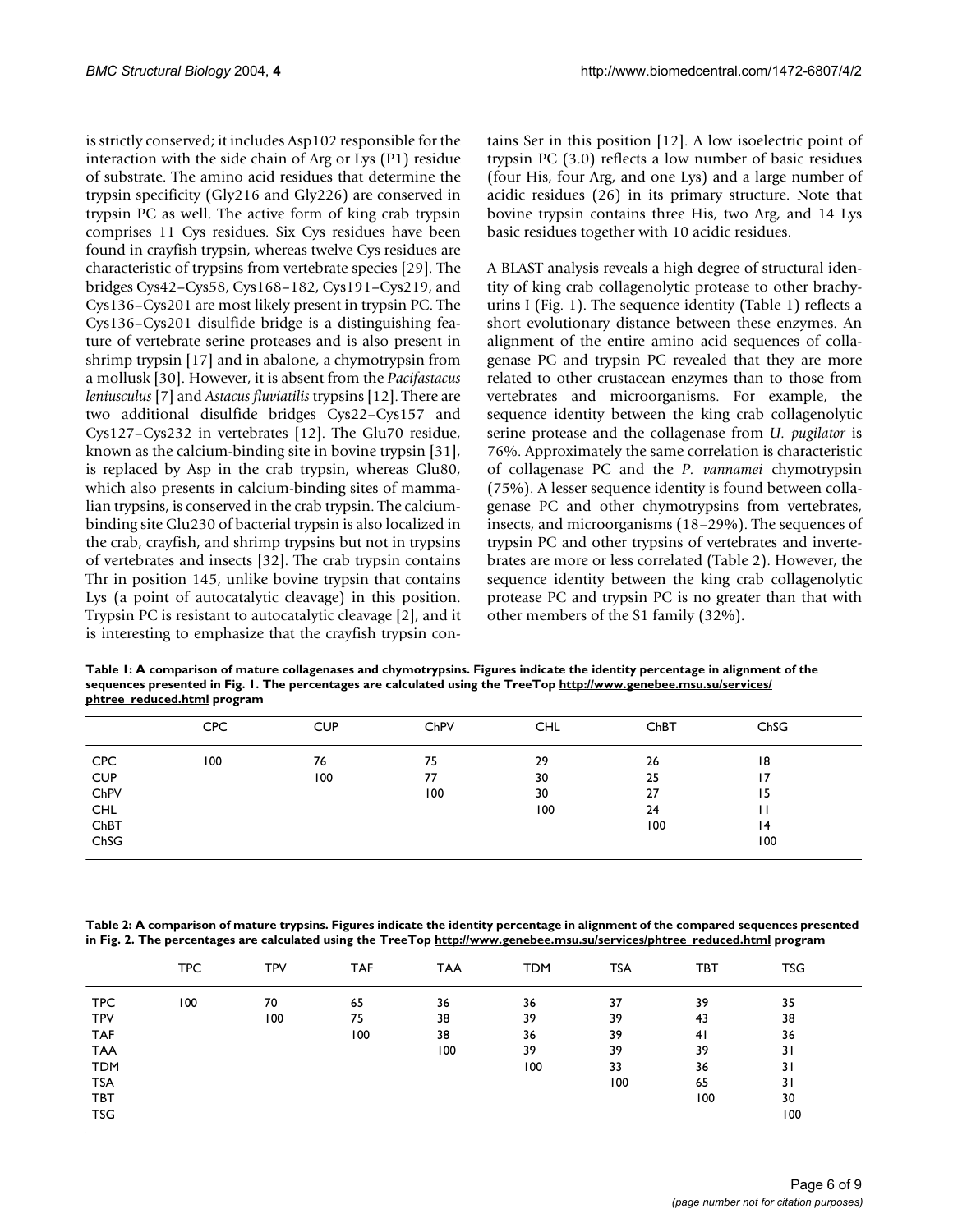A comparative structural and functional analysis indicates that these invertebrate enzymes are closely related to their analogues from vertebrates and bacteria but differ from them [11,19]. Thus, brachyurins demonstrate a high degree of structural similarity (25–36 kDa, 35–40% of amino acid sequence identity) to other members of the chymotrypsin family of serine proteases. However, these invertebrate enzymes have a lesser number of disulfide bonds than their analogues from vertebrates [\[12,](#page-7-2)19,[22\]](#page-7-6) and are particularly unstable at low pH values probably due to this reason [[5](#page-7-0),14]. Exceptionally acidic pI values are another special feature of them [\[5,](#page-7-0)[13\]](#page-7-3).

#### *Phylogenetic tree*

A phylogenetic tree, constructed in accordance with the multiple alignments, demonstrates an evolutionary equal separation of crustacean trypsins from both vertebrate and insect trypsins; they form an isolated cluster (Fig. 3). In its turn, crustacean collagenases are also equally separated from vertebrate chymotrypsins and crustacean trypsins and, together with other crustacean chymotrypsins, form a separate cluster.

For example, the Jones–Taylor–Thornton matrix shows that the *P. camtschaticus* trypsin is separated by 1.32 from *Drosophila melanogaster* trypsin, by 1.16 from *Bos taurus* trypsin, and by 0.41 from *P. vannamei* trypsin. King crab collagenase is 1.45 away from the king crab trypsin and 1.48 away from the bovine chymotrypsin, while the distance between the prawn chymotrypsin II and the king crab collagenase is 0.32. King crab trypsin and king crab collagenase are separated from the *S. griseus* trypsin by 1.57 and 1.78, respectively. Fungal trypsins are also more separated from the *P. camtschaticus* collagenase than from the *P. camtschaticus* trypsin.

#### **Conclusions**

A comparative sequence analysis of brachyurins, bacterial and vertebrate chymotrypsins, and trypsins allows us to understand the evolution of this serine protease family [[12](#page-7-2)]. A closer inspection suggests that brachyurins share more sequence identity with vertebrate trypsins and chymotrypsins than with their bacterial analogues, while some important structural features, such as disulfide bonds, are conserved between the brachyurins and bacterial enzymes. Therefore, brachyurins occupy an intermediate evolutionary position between the bacterial and vertebrate trypsins and chymotrypsins. The major types of brachyurins can be distinguished on the basis of sequence similarity. The study of brachyurins significantly contributes to our understanding of the evolution of serine protease structure and function. Comparative structural and functional analyses indicate that these invertebrate enzymes are closely related to their vertebrate and bacterial analogues, but differ from them.



#### Figure 4

**RT-PCR results for 5'-termini of trypsin and collagenase.** A. Agarose gel electrophoresis of PCR products generated using 5'-RACE primer for trypsin and step-out primer system. B. Agarose gel electrophoresis of PCR products generated using 5'-RACE primer for collagenase and step-out primer system. About 1 ng of the first strand cDNA was used as a starting material for PCR reaction. Cycling was performed in a MJ Research PTC-200 Thermocycler in calculated mode: 25 cycles for trypsin and 26 cycles for collagenase were made using cycling profile: 95°C for 8 s, 65°C for 10 s, and 72°C for 2 min.

#### **Methods**

#### *RNA isolation and cDNA library construction*

A live king crab (*P. camtschaticus*) was obtained from the local market. Total RNA was isolated from 0.5 g of hepatopancreas of king crab by guanidine–phenol–chloroform extraction [33]. A cDNA library was obtained from 0.1 µg of total RNA and amplified by a SMART PCR cDNA Synthesis Kit (CLONTECH) using manufacturer's protocol. The amplified cDNA sample was 20-fold diluted with water and used in the following RACE procedures.

#### *Isolation of the crab collagenase cDNA and trypsin cDNA*

The target fragments of the cDNAs were isolated by a modified method for amplifying cDNA ends (RACE) based on step-out PCR [34]. Degenerative primers were designed to the first 10 aa residues at the *N*-terminus of the mature trypsin (IVGGTEVTPG) and to 9 aa of the mature collagenase (IVGGQEATP). They were 5'-GGC ACC GAG GTC ACC CCN GG and 5'-GGC GGC CAG GAG GCN ACN CC for trypsin and collagenase, respectively. The 3'-RACE PCR was carried out as follows: A 20 fold diluted amplified cDNA sample  $(1 \mu l)$  was added to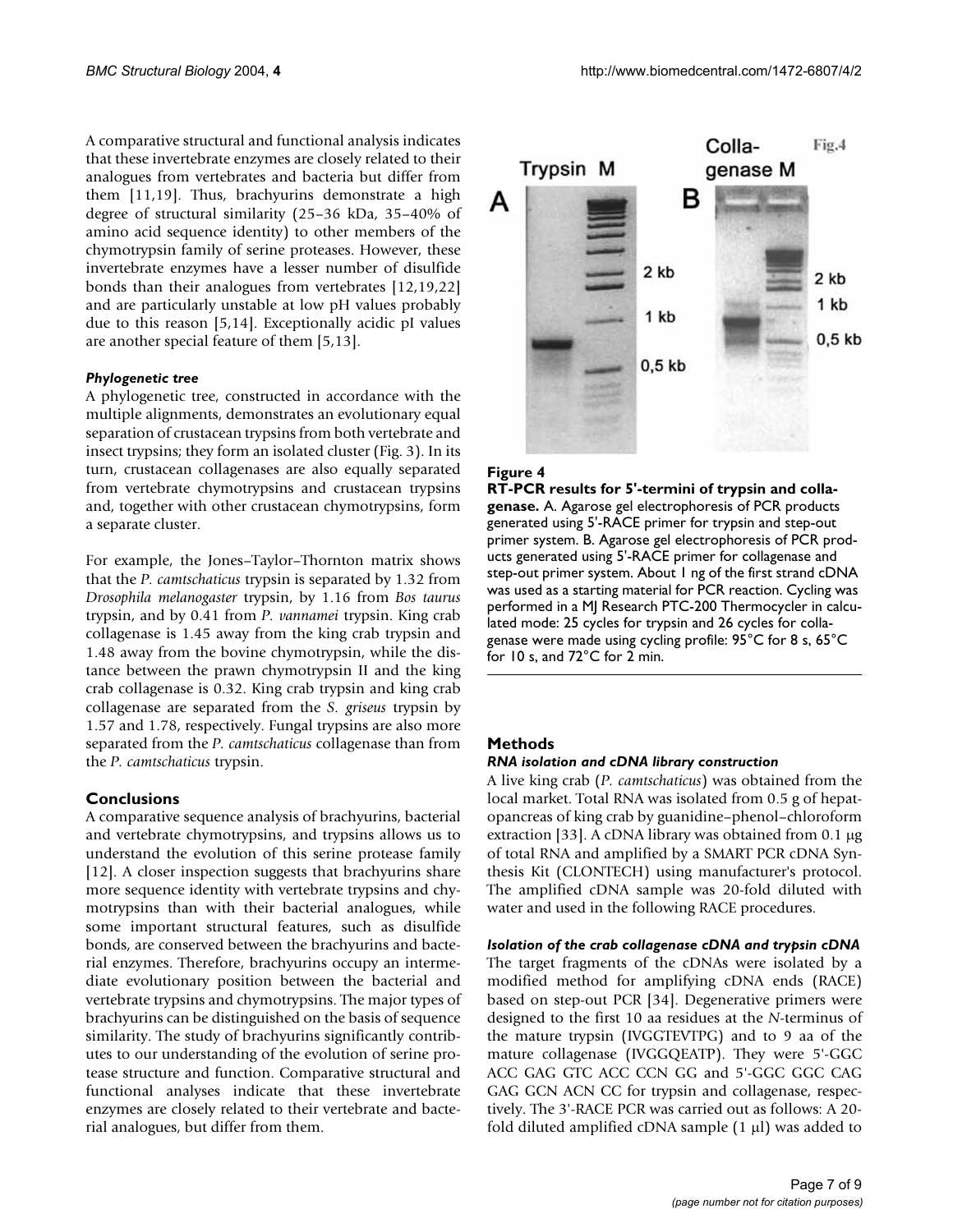the reaction mixture containing  $1 \times$  Advantage KlenTaq Polymerise mix (Clontech), manufacturer's  $1 \times$  reaction buffer, 200 µM dNTPs, 0.3 µM of degenerated primers (for trypsin or collagenase), and step-out primer system (0.02 µM "heel-carrier" oligo and 0.15 µM "heel-specific" oligo  $[34]$  in a total volume of 25  $\mu$ l. Cycling was performed in a MJ Research PTC-200 Thermocycler in calculated mode: 25 cycles for trypsin and 26 cycles for collagenase were made using cycling profile: 95°C for 8 s, 65°C for 10 s, and 72°C for 2 min. PCR products were cloned into pT-Adv vector (Clontech) and sequenced using M13 direct and reverse universal primers by using a Beckman SEQ-2000 automated sequencer and the FS dye terminator chemistry. The primers for 5'-RACE were then designed: 5'-GTC GGA GCA GGC CAG AGG A-3' for trypsin and 5'-GGG GCC GCC AGA GTC TCC GT-3' for collagenase. PCR was carried out as described above (see Fig. 4). The putative signal peptides were determined using SignalP program [35].

The GenBank accession numbers for two sequences determined in this study are AF461035 and AF461036 for collagenolytic serine protease PC and trypsin PC, respectively.

#### *Alignment of amino acid sequences and a phylogenetic analysis of the crab collagenase and trypsin*

The primary structures of enzymes used for the alignment were taken from Swiss-Prot database. Multiple sequence alignments were performed using ClustalW program with manual verification [36]. To construct the phylogenetic tree on the basis of the multiple sequence alignment, a pairwise distance matrix was set up by the Protdist program within the PHYLIP package [37]. The construction of the unrooted phylogenetic tree was performed by the Bionj program [38] according to the aforementioned matrix. The unrooted phylogenetic tree was drawn by TreeView program [39].

#### **List of abbreviations**

Collagenolytic serine protease PC, colladenolytic serine protease from *Paralithodes camtschaticus*; Trypsin PC, trypsin from *Paralithodes camschaticus*; and aa, number of amino acid residues.

#### **Authors' contributions**

DR carried out cloning and sequencing; YK carried out the phylogenetic tree construction and sequence alignments; GR conceived of the study, and participated in its design and coordination. All authors participated in writing this article and read and approved the final manuscript.

#### **Acknowledgments**

This work was supported by the Russian Foundation for Basic Research, project no. 02-04-48699.

#### **References**

- 1. Rudenskaya GN, Isaev VA, Stepanov VM, Dunaevsky YaE, Baratova LA, Kalebina TS, Nurminskaya MV: **Isolation and properties of serine proteinase PC of the kamchatka crab** *Paralithodes camchatica***, a proteolytic enzyme of broad specificity.** *Biochemistry (Moscow)* 1996, **61:**804-814.
- 2. Rudenskaya GN, Isaev VA, Kalebina TS, Stepanov VM, Mal'tsev KV, Shvets SV, Luk'anova NA, Kislitsin YuA, Miroshnikov AI: **Isolation and properties of trypsin PC from the king crab** *Paralithodes camtschatica***.** *Bioorg Khim (Russian)* 1998, **24:**112-118.
- 3. Barret AJ, Rawlings ND, Woessner JF: **Handbook of Proteolytic Enzymes.** *Academic Press* 1998.
- 4. Brusca RC, Brusca GJ: **Invertebrates.** *Sunderland, MA:Sinauer Associates* 1990:595-666.
- <span id="page-7-0"></span>5. Eisen AZ, Henderson KO, Jeffrey JJ, Bradshaw RA: **A collagenolytic protease from the hepatopancreas of the fiddler crab,** *Uca pugilator***[, purification and properties.](http://www.ncbi.nlm.nih.gov/entrez/query.fcgi?cmd=Retrieve&db=PubMed&dopt=Abstract&list_uids=4633482)** *Biochemistry* 1973, **12:**1814-1822.
- 6. Zwilling R, Pfleiderer G, Sonneborn H, Kraft V, Stucky I: **[The evolu](http://www.ncbi.nlm.nih.gov/entrez/query.fcgi?cmd=Retrieve&db=PubMed&dopt=Abstract&list_uids=10.1016/0010-406X(69)90566-0)[tion of the endopeptidases: V. Common and different traits](http://www.ncbi.nlm.nih.gov/entrez/query.fcgi?cmd=Retrieve&db=PubMed&dopt=Abstract&list_uids=10.1016/0010-406X(69)90566-0) [of bovine and crayfish trypsin](http://www.ncbi.nlm.nih.gov/entrez/query.fcgi?cmd=Retrieve&db=PubMed&dopt=Abstract&list_uids=10.1016/0010-406X(69)90566-0)[.](http://www.ncbi.nlm.nih.gov/entrez/query.fcgi?cmd=Retrieve&db=PubMed&dopt=Abstract&list_uids=4306774)** *Comp Biochem Physiol* 1969, **28:**1275-1287.
- <span id="page-7-1"></span>7. Hernandez-Cortes P, Cerenius L, Garcia-Carreno F, Soderhall K: **Trypsin from** *Pacifastacus leniusculus* **[hepatopancreas : purifi](http://www.ncbi.nlm.nih.gov/entrez/query.fcgi?cmd=Retrieve&db=PubMed&dopt=Abstract&list_uids=10355637)[cation and cDNA cloning of the synthesized zymogen.](http://www.ncbi.nlm.nih.gov/entrez/query.fcgi?cmd=Retrieve&db=PubMed&dopt=Abstract&list_uids=10355637)** *Biol Chem* 1999, **380:**499-501.
- 8. Gates RJ, Travis J: **[Isolation and comparative properties of](http://www.ncbi.nlm.nih.gov/entrez/query.fcgi?cmd=Retrieve&db=PubMed&dopt=Abstract&list_uids=5353110) [shrimp trypsin.](http://www.ncbi.nlm.nih.gov/entrez/query.fcgi?cmd=Retrieve&db=PubMed&dopt=Abstract&list_uids=5353110)** *Biochemistry* 1969, **8:**4483-4489.
- 9. Turkiewicz M, Galas E, Kalinowska H: **Collagenolytic serine protease from** *Euphausia superba dana* **(antarctic krill).** *Comp Biochem Physiol* 1991, **99B:**359-371.
- 10. Grant GA, Sacchettini JC, Welgus HG: **A collagenolytic serine protease with trypsin-like specificity from the fiddler crab** *Uca pugilator***[.](http://www.ncbi.nlm.nih.gov/entrez/query.fcgi?cmd=Retrieve&db=PubMed&dopt=Abstract&list_uids=6305411)** *Biochemistry* 1983, **22:**2228-2233.
- 11. Klimova OA, Chebotarev YuV: **Collagenic complex of proteases from hepatopancreas kamtchatka crab.** *Bull Exp Biol Med (Russia)* 1999, **128:**308-313.
- <span id="page-7-2"></span>12. Titani K, Sasagawa T, Woodbury RG, Ericsson LH, Dorsam H, Kraemer M, Neurath H, Zwilling R: **Amino acid sequence of crayfish (***Astacus fluviatilis***[\) trypsin If.](http://www.ncbi.nlm.nih.gov/entrez/query.fcgi?cmd=Retrieve&db=PubMed&dopt=Abstract&list_uids=6838862)** *Biochemistry* 1983, **22:**1459-1465.
- <span id="page-7-3"></span>13. Lu PJ, Liu HC, Tsai IH: **The midgut trypsins of shrimp (***Penaeus monodon***[\): high efficiency toward native protein substrates](http://www.ncbi.nlm.nih.gov/entrez/query.fcgi?cmd=Retrieve&db=PubMed&dopt=Abstract&list_uids=1963309) [including collagens.](http://www.ncbi.nlm.nih.gov/entrez/query.fcgi?cmd=Retrieve&db=PubMed&dopt=Abstract&list_uids=1963309)** *Biol Chem Hoppe-Seyler* 1990, **371:**851-859.
- 14. Tsai IH, Chuang KI, Chuang JL: **Chymotrypsins in digestive tracts of crustacean decapods (shrimps).** *Comp Biochem Physiol* 1986, **85B:**235-239.
- 15. Tsai IH, Lu PJ, Chuang JL: **The midgut chymotrypsins of shrimps (***Penaeus monodon, Penaeus japonicus* **and** *Penaeus penicillatus***[\)](http://www.ncbi.nlm.nih.gov/entrez/query.fcgi?cmd=Retrieve&db=PubMed&dopt=Abstract&list_uids=10.1016/0167-4838(91)90112-D)[.](http://www.ncbi.nlm.nih.gov/entrez/query.fcgi?cmd=Retrieve&db=PubMed&dopt=Abstract&list_uids=1657178)** *Biochim Biophys Acta* 1991, **1080:**59-67.
- 16. Van Wormhoudt A, Le Chevalier P, Sellos D: **Purification, biochemical characterization and N-terminal sequence of a serine-protease with chymotrypsic and collagenolytic activities in a tropical shrimp,** *Penaeus vannamei* **(Crustacea, Decapoda).** *Comp Biochem Physiol* 1992, **103B:**675-680.
- <span id="page-7-4"></span>17. Klein B, Le MG, Sellos D, Van Wormhoudt A: **Molecular cloning and sequencing of trypsin cDNAs from** *Penaeus vannamei* **[\(Crustacea, Decapoda\): use in assessing gene expression](http://www.ncbi.nlm.nih.gov/entrez/query.fcgi?cmd=Retrieve&db=PubMed&dopt=Abstract&list_uids=10.1016/1357-2725(95)00169-7) [during the moult cycle](http://www.ncbi.nlm.nih.gov/entrez/query.fcgi?cmd=Retrieve&db=PubMed&dopt=Abstract&list_uids=10.1016/1357-2725(95)00169-7)[.](http://www.ncbi.nlm.nih.gov/entrez/query.fcgi?cmd=Retrieve&db=PubMed&dopt=Abstract&list_uids=8697100)** *Int J Biochem Cell Biol* 1996, **28:**551-563.
- <span id="page-7-5"></span>18. Johnston D, Hermans JM., Yellowlees D: **Isolation and characterization of a trypsin from the slipper lobster,** *Thenus orientalis* **[\(Lund\)](http://www.ncbi.nlm.nih.gov/entrez/query.fcgi?cmd=Retrieve&db=PubMed&dopt=Abstract&list_uids=10.1006/abbi.1995.9933)[.](http://www.ncbi.nlm.nih.gov/entrez/query.fcgi?cmd=Retrieve&db=PubMed&dopt=Abstract&list_uids=7503556)** *Arch Biochem Biophys* 1995, **324:**35-40.
- 19. Grant GA, Henderson KO, Eisen AZ, Bradshaw RA: **Amino acid sequence of a collagenolytic protease from the hepatopancreas of the fiddler crab,** *Uca pugilator***[.](http://www.ncbi.nlm.nih.gov/entrez/query.fcgi?cmd=Retrieve&db=PubMed&dopt=Abstract&list_uids=6252953)** *Biochemistry* 1980, **19:**4653-4659.
- 20. Tsu CA, Perona JJ, Fletterick RJ, Craik CS: **[Structural basis for](http://www.ncbi.nlm.nih.gov/entrez/query.fcgi?cmd=Retrieve&db=PubMed&dopt=Abstract&list_uids=10.1021/bi961753u) [broad substrate specificity of the fiddler crab collagenolytic](http://www.ncbi.nlm.nih.gov/entrez/query.fcgi?cmd=Retrieve&db=PubMed&dopt=Abstract&list_uids=10.1021/bi961753u) [serine protease 1](http://www.ncbi.nlm.nih.gov/entrez/query.fcgi?cmd=Retrieve&db=PubMed&dopt=Abstract&list_uids=10.1021/bi961753u)[.](http://www.ncbi.nlm.nih.gov/entrez/query.fcgi?cmd=Retrieve&db=PubMed&dopt=Abstract&list_uids=9154921)** *Biochemistry* 1997, **36:**5393-5412.
- 21. Tsu CA, Craik CS: **Substrate recognition by recombinant serine collagenase 1 from** *Uca pugilator***[.](http://www.ncbi.nlm.nih.gov/entrez/query.fcgi?cmd=Retrieve&db=PubMed&dopt=Abstract&list_uids=8626718)** *J Biol Chem* 1996, **271:**11563-11570.
- <span id="page-7-6"></span>22. Sellos D, Van Wormhoudt A: **Molecular cloning of a cDNA that encodes a serine protease with chymotryptic and collagenolytic activities in the hepatopancreas of the shrimp** *Penaeus vanamei* **[\(Crustacea, Decapoda\)](http://www.ncbi.nlm.nih.gov/entrez/query.fcgi?cmd=Retrieve&db=PubMed&dopt=Abstract&list_uids=10.1016/0014-5793(92)80777-E)[.](http://www.ncbi.nlm.nih.gov/entrez/query.fcgi?cmd=Retrieve&db=PubMed&dopt=Abstract&list_uids=1516690)** *FEBS Lett* 1992, **309:**219-224.